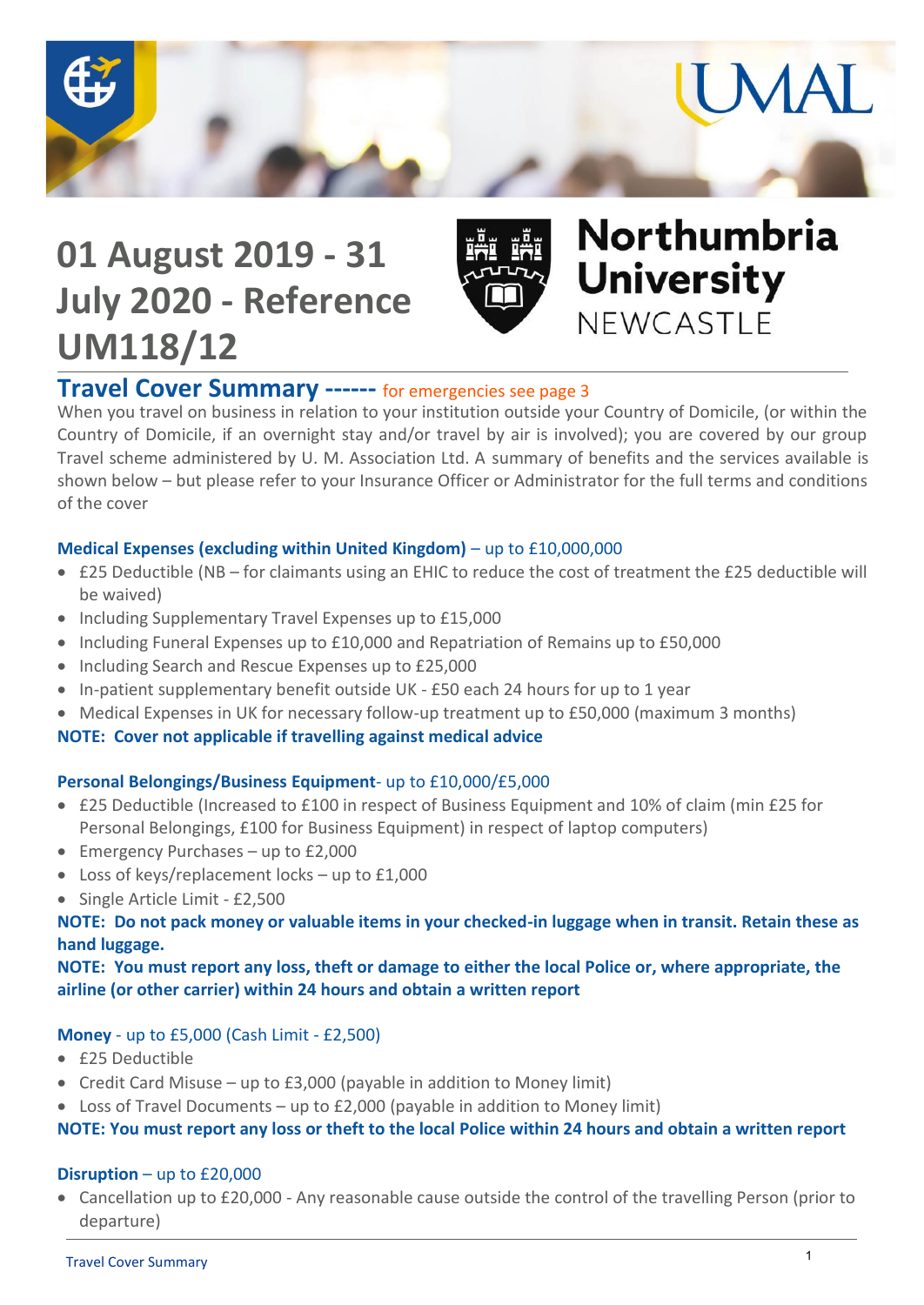- Curtailment up to £20,000 Specified causes
- $\bullet$  Rearrangement up to £10,000 Any reasonable cause occurring outside the control of the travelling Person (after departure)
- Travel Delay £50 for each full consecutive period of 6 hours, up to a maximum of £500, if strike, weather conditions, or breakdown causes delayed departure of your aircraft or other public transport
- Hi-Jack £100 for each day you are detained (maximum 50 days)
- Includes Domestic Travel Expenses up to £5,000 and Replacement Expenses up to £10,000

#### **Personal Injury** – up to £50,000

- Up to £50,000 payable in the event of accidental death, loss of limb or eye or permanent inability to work again
- Includes Disability Assistance, Moving Costs, Retraining Expenses and Coma Benefit

#### **Personal Liability** – up to £5,000,000

 up to £5,000,000 if you become legally liable to pay damages in respect of accidental bodily injury (which includes death illness and disease) to any person and/or accidental loss of or damage to material property

#### **Political Evacuation** – up to £50,000

 Reimbursement of evacuation expenses up to £50,000 following formal advice to leave the destination country

#### **Legal Expenses** (underwritten by Markel Legal Expenses Insurance) – up to £25,000

- up to £25,000 to help you recover damages or compensation from a third party following any event which results in Bodily Injury to you or financial loss suffered resulting from the breach of any travel or accommodation contract
- up to £25,000 to help you in the defence of Criminal Proceedings brought against you
- Legal Proceedings entered into in the USA or Canada are not covered

#### **In the event of a claim**

Claim forms are available from the UMAL web site: https://umal.co.uk/travel/travel-claims-forms/ please submit via fi.insurance@northumbria.ac.uk

Alternatively, contact fi.insurance@northumbria.ac.uk - or download claim form from the insurance page of the intranet **Please remember…**

- **Always carry this summary of cover with you when travelling**
- **Keep a separate record of the Global Response contact details (see overleaf)**
- **Give details to a travelling friend, relative or colleague just in case you are unable to make the call yourself**

#### **Before you travel**

Register on the RiskMonitor site then download the GlobalRiskManager app for travel advice, security information and to receive alerts for any incidents occurring in your destination country or region. Alerts can be configured by country, proximity, severity and/or category to ensure that you receive the alerts that you need. See<https://umal.co.uk/travel/pre-travel-advice/> for details on registering.